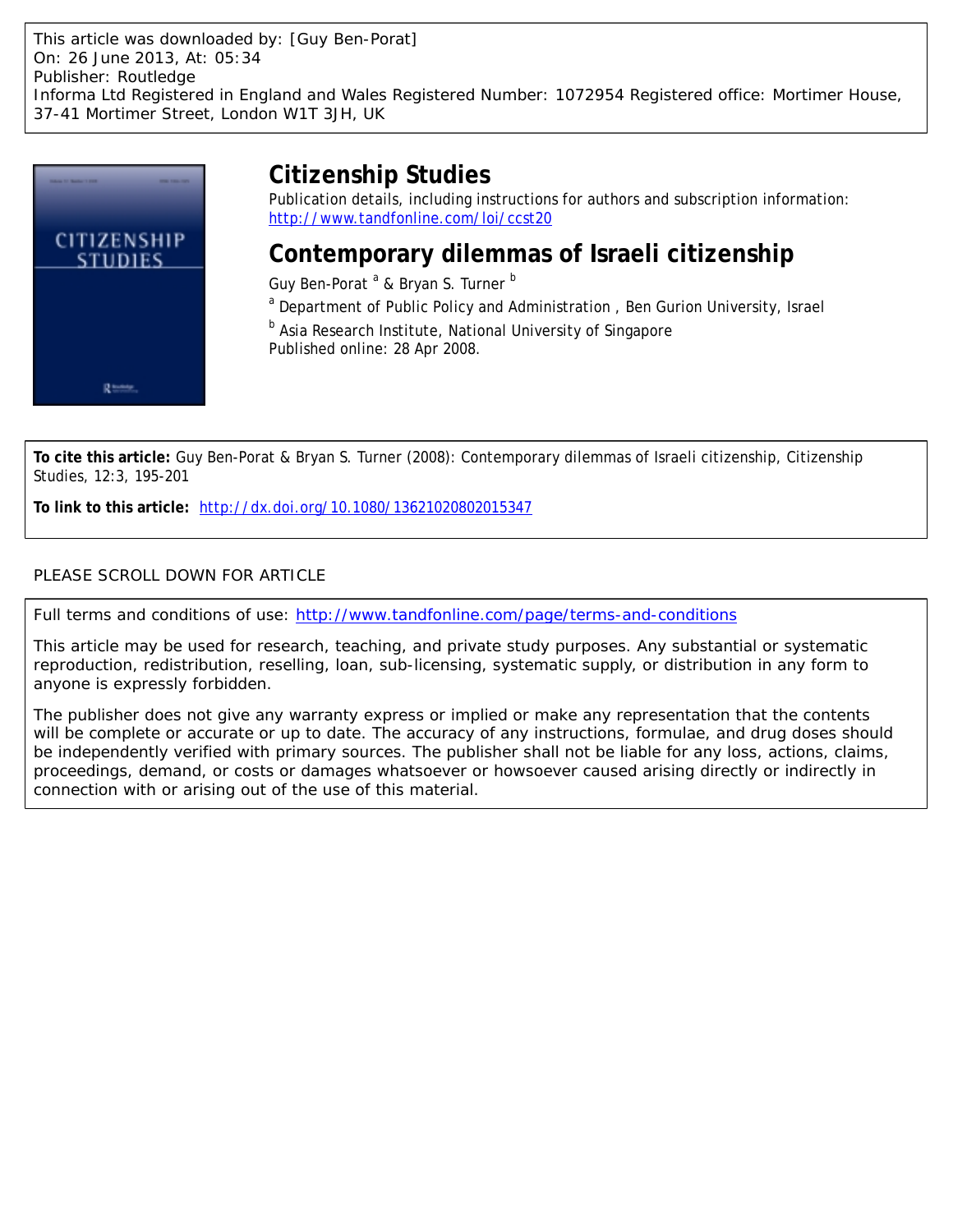Citizenship Studies Vol. 12, No. 3, June 2008, 195–201

### EDITORIAL Contemporary dilemmas of Israeli citizenship

Contemporary Israel is engaged in religious, national and ethnic struggles over the definition of citizenship, and this political struggle translates into a series of practical questions relating to identity, inclusion and rights. The dual commitment of the state of Israel as 'Jewish and democratic' presents a combined challenge to the balance between them (Jewishness and democracy) and a challenge to them separately. What is it that defines Jewish identity? What is it that defines the democratic character of modern Israel? Not only, therefore, does the presence of the Arab minority challenge the overall definition of the Jewish state and its ability to be democratic, but religious and secular Jews are also involved in a contest over the meaning of the Jewish state and the actual role of religion in the public sphere. To these relatively old debates there is now a number of new ingredients. First, there is a mass immigration from the former Soviet Union and, second, a rapid globalization of Israeli economy and society, which have been propelled into the liberal market of world capitalism. The presence of the Russian migrant complicates the debate about social groups struggling to define a place for themselves as citizens in Israeli society and the globalization of the Israeli economy transforms the essential meaning of citizenship and the rights it entails. Citizenship in Israel, the principal topic of this special issue of *Citizenship Studies*, is a site of contention that illuminates a variety of contemporary struggles between social groups and these struggles in turn raise problems about the legitimacy of the state and its institutions.

T.H. Marshall's classic theory of citizenship divided citizenship rights into three sets that evolved from the seventeenth century; these were a civil component for the achievement of individual freedoms, a political component of participation in the exercise of political power and a social component of welfare and security (Marshall 1950). However, the historical record shows that citizenship does not necessarily evolve in a uniform or gradual manner, because different groups can achieve different sets of rights, often unequally, with the result that citizenship becomes stratified (Shafir and Peled 2002). Consequently, cultural, ethnic and racial divisions can have an important affect on the construction of citizenship. Because citizenship is stratified and hierarchical in character, it is also a site of negotiation, contest and contention where, on the one hand, duties and obligations are made and, on the other hand, demands for rights and entitlements are presented.

Furthermore, citizenship is both an exclusionary process that involves some re-allocation of resources (and opportunities of political participation) and an exclusionary process of building identities on the basis of a common or imagined solidarity (Turner 2001). Citizenship, therefore, often delineates a hierarchy between and within social groups in the state and consequently it structures the opportunities afforded by the state to different people who are variously included, excluded and marginalized by the very definition of citizenship. It may also articulate ethnic identity and its political mobilization (Rothschild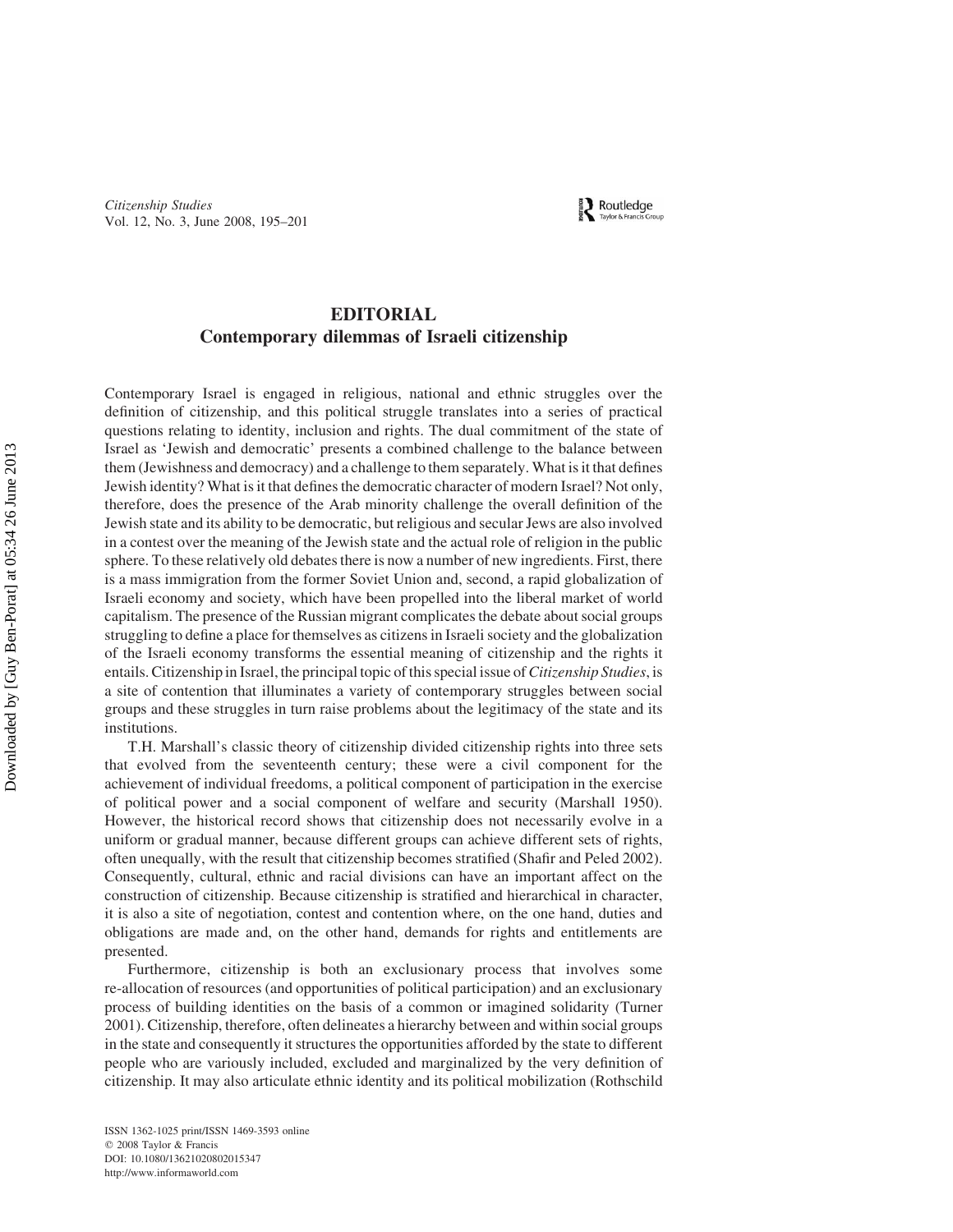#### 196 G. Ben-Porat and B.S. Turner

1981, p. 2, Brass 1985). The wider political manifestations of these effects are 'multiple traditions' of citizenship within a single polity producing a series of inclusions and exclusions. The overall result is social stratification (Shafir and Peled 2002, p. 7). Some selective inclusions can be achieved as the state develops new practices of inclusion and coopts groups that had been previously left out. But exclusions can be re-inscribed when the state is challenged by internal conflicts or external pressures and chooses to forge social cohesion via the exclusion of some group not central to that particular conflict (Marx 2002).

Because citizenship is a set of processes for the allocation of entitlements, obligations and immunities, these rights and duties are typically acquired as a consequence of social and political struggles. These entitlements are in principle related to the contributions of the individual and the social group to society. Thus, demands for inclusion, or for the extension of entitlements, are often based on services to the state from which entitlements are expected. The relationship between the state and its citizens is characteristically defined by public service such as military service in which citizens are willing to sacrifice their lives (as soldiers) or by their financial contributions in which citizens are willing to sacrifice part of their income (as tax-payers). The defense of the territory on which the state exercises its sovereignty by bearing arms is perhaps the ultimate expression of citizenship. Thus, demands for inclusion, or for the extension of entitlements, are often based on services to the state, bearing the costs of war and the preparations for it in return for civil, social and political rights granted to them by the state (Levy, in this volume). Military service has been especially valued as a service to state and has been central to both state formation and the construction of the identity of the citizen (Burk 1995, Tilly 1997, pp. 193 –215). This connection between the citizen-warrior and empowerment has often served to underscore the hierarchical and patriarchal nature of citizenship, there by marginalizing or wholly excluding women, ethnic minorities and the disabled, insofar as they are unable to or prevented from contributing to national defense. However, the simple fact of paying taxes without fraud or corruption is an equally important aspect of the exercise of citizenship in the everyday world. Serving in the military and paying taxes are the characteristic 'virtues' of the citizen (Turner 2008).

Citizenship has evolved as a set of rights around struggles for equality that have been waged by social groups who deem themselves to be excluded from such entitlements. While these inequalities of income and wealth have not disappeared in a capitalist society and while the political struggles for equality may have become no less relevant, the conditions that produce inequality have changed under the influence of multiculturalism and neo-liberalism. Contemporary states, contrary to their image of cultural homogeneity, must contend with a multicultural and, at times, multinational reality (Connor 1994, Tully 2001). Thus, cultural, linguistic, religious and ethnic minorities struggle, not only for equality but also for recognition and accommodation. This challenges not only 'ethnic states' that provide a national home for a dominant ethnic group 'trapped' between commitment to the dominant nation and to democracy (Rouhana 1998) but also liberal democracies where dominant majorities are confronted by the new demands of immigrant and indigenous groups to change the rules of the game. The question of citizenship is therefore not only one of inclusion that is a question of equal rights, but also one of recognition of special rights and needs.

Globalization and the associated rise of neo-liberal ideology have undermined the former consensus over the welfare state and how public utilities should be funded and delivered. Decisions among most advanced industrial societies to dis-embedded markets and to 'roll back' the state were influenced and supported by the dissemination of neo-liberal ideas that have made the market economy the optimal solution for social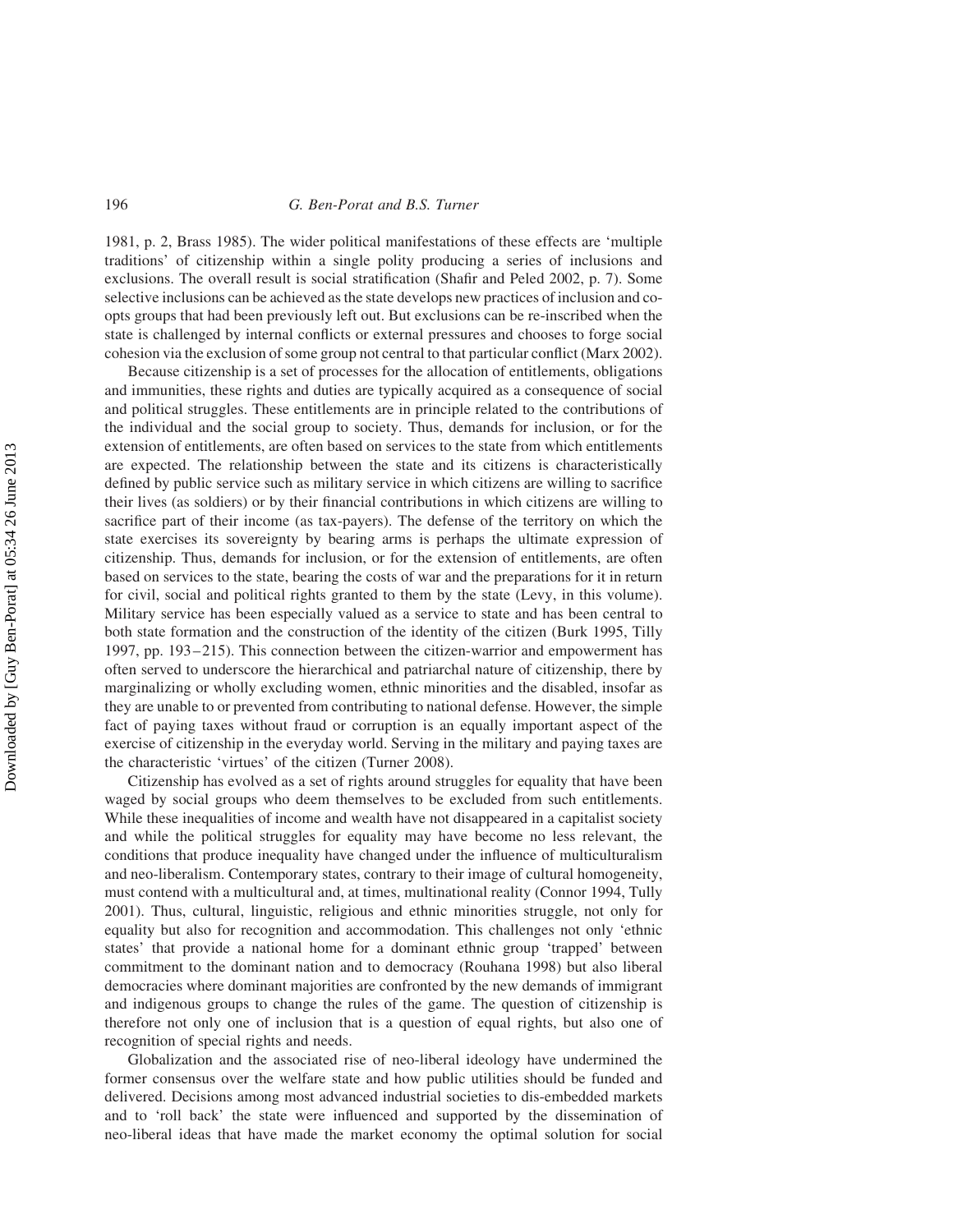problems and consequently legitimized policies of 'downsizing', 'outsourcing' and 'globalizing'. This roll-back of the state provided opportunities for marginalized groups to challenge the existing order, but also left significant decisions about social services to the unpredictable outcome of market forces. Thus, while more groups can demand equal social rights through the democratic process, much of the essence of citizenship, in both political participation and social claims against the state, has all but disappeared. The vacuum of governance is filled to some extent by voluntary associations that provide new opportunities for social participation and active citizenship over issues of human rights.

Long-standing inequalities, changing demographic characteristics and new political aspirations underscore the citizenship debate in contemporary Israel, which has been described as a society of enclaves that 'form around movements which act as secondary centers that mobilize and allocate resources and commitments, receiving continuity through socialization and indoctrination' (Horowitz and Lissak 1987, p. 28). This separation between the problem of resources and the question of identity has been the basis of some of the conflict resolution mechanisms of Israeli society, but it has also created a stratified citizenship which in turn is currently challenged by different groups demanding equality and recognition. Multicultural, settler and migrant societies such as Israel are inherently more difficult to govern than homogeneous societies, especially under the influence of global changes. If, in early years of establishing the state, governance was made effective by the combination of a dominant political party, a Jewish commitment to state and nation-building, political agreements and repression, then most of these factors no longer provide a buffer against the demands of marginalized and excluded groups. These groups, using different resources, tactics and strategies, aim to change the rules of the political game that has been embedded in Israel's citizenship regime.

The articles in this volume engage with different aspects of the changing field of Israeli citizenship. The opening article by S.N. Eisenstadt, Israel's leading sociologist, offers a wide-ranging perspective on the changes and transformations of public spheres, civil society and conceptions of citizenship in close connection with the crystallization of new processes of collective identity formation. These changes, he convincingly argues, entail far-reaching transformations of some aspects of what has been envisaged as the 'classical' nation-state or the decomposition of some of its components, and these have important consequences also for Israeli society. The continuous opening-up of political life in Israel, combined with a growing critical attitude to political institutions and their leaders, and growing demands for their accountability, have reinforced these democratic, potentially consensual, tendencies. But, these very processes gave rise to the development of strong conflictual tendencies – manifest in growing divisiveness between major sectors of Israeli society and an erosion or weakening of many of the political institutions and norms governing them. Ultimately, the scandals around many Israeli leaders, the erosion of trust in public institutions and the perception of significant political corruption have had a negative effect on public life in general.

Secular, Ashkenazi Jews were at the forefront of the Zionist enterprise and, as such, claimed social dominance in return for military sacrifice. This republican Equation (see Yagil Levy in this volume) has made the military a central institution through which the hierarchy of citizenship has been established. These social changes in Israeli society, which we have briefly described above, provided opportunities for social groups to re-negotiate their identities and status, often by circumventing the military. Stadler, Ben-Ari and Lomski-Feder demonstrate how *Haredi* (ultra-Orthodox Jews) who reject military enlistment find different opportunities for participation, contribution and sacrifice for the state. Haredi fundamentalism in Israel challenges ideas of (secular) citizenship by using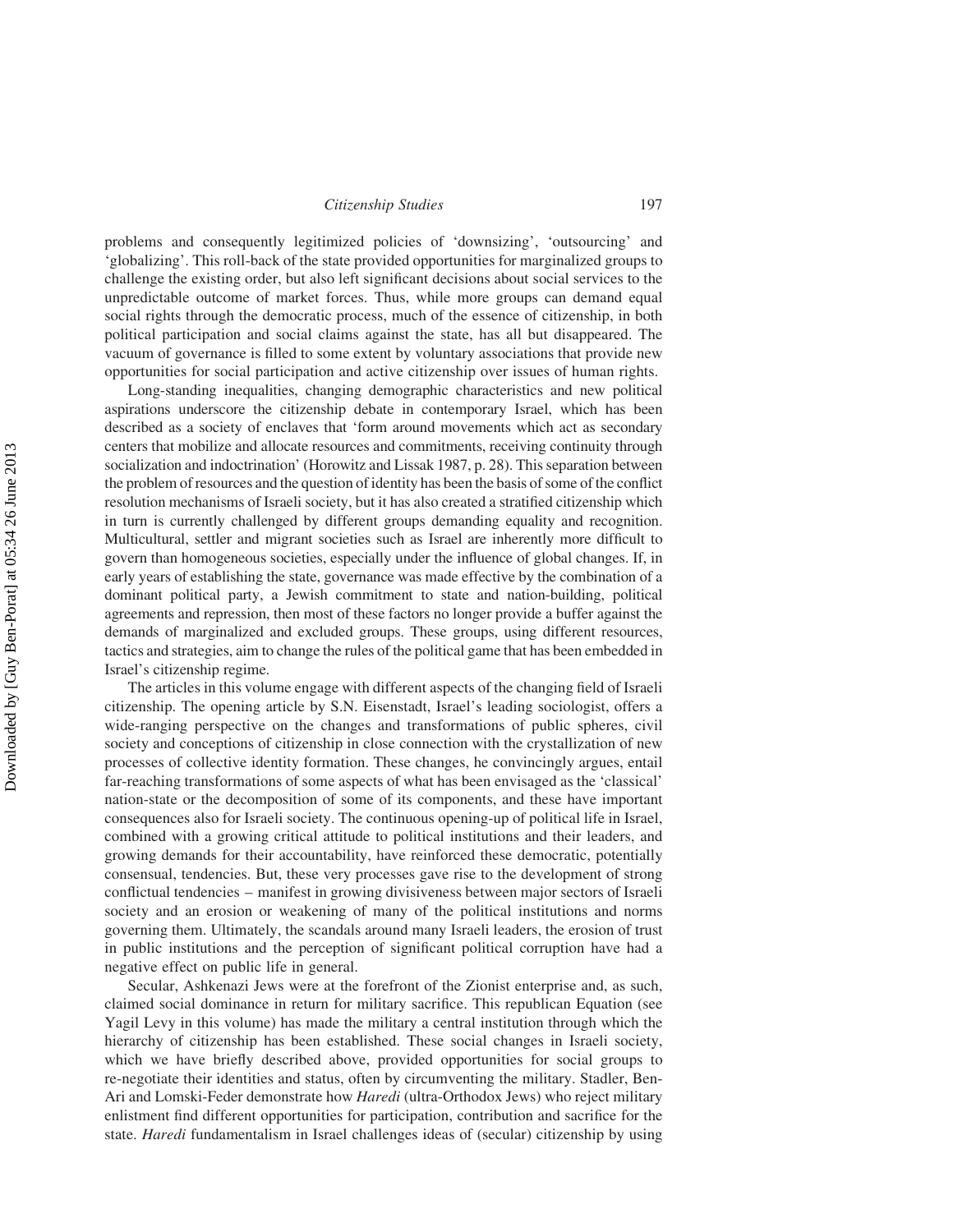#### 198 G. Ben-Porat and B.S. Turner

concepts from Jewish theology, relating, for example, to death and ideas about voluntarism and aid, to challenge accepted notions of the state and citizenship, and to develop new discourses and practices that are compatible with their beliefs and lifestyle.

Another challenge for the secular institutions of citizenship is presented by Shas, a religious party of predominantly Sephardic Jews formed in the early 1990s. Lehman and Ziebziner describe this strategy as one of self-exclusion which is paradoxically effective as a pathway ultimately to political recognition and inclusion. The strategy of self-exclusion implies the creation and intensification of social and symbolic barriers between the group and the rest of society, through a process of mobilization and effective leadership. Shas draws people into its orbit by self-exclusion, bringing them back to religion, and opting out of the secularized identity shared by most Israelis. They also distance themselves from the soft, undemanding, 'traditional' religiosity prevalent among Sephardim, thereby distinguishing themselves from the *Ashkenazi* sects and institutions which dominate ultra-Orthodoxy. This involves a complex strategy of overt self-exclusion together with a demand for recognition and inclusion. Their vote-gathering capacity is based on the pursuit of an ultra-Orthodox lifestyle and a demand for separate schooling of their followers' and sympathizers' children. Shas leaders enhance their claims and achieve social inclusion through a corporatist path that is tinged with ethnic particularism.

The military remains an important institution for the achievement of social status and citizenship rights. While some groups have opted out of the republican equation or have found alternative means of achieving status, other groups, as Yagil Levy demonstrates, grasped the opportunities that the military offered them in accordance with their capacity to utilize the resources that were at their disposal. The republican equation explains that, by differentially classifying social groups, military service not only determines uniform eligibility for citizenship, but also secures the social status that accompanies citizenship. The resources that groups can accumulate through their military service and the capacity to translate them into collective action, materially and culturally, determine the success of the collective actions of these groups. Secular Ashkenazim since the mid-1970s tried to exert pressure to reduce military sacrifice or increase the rewards from it by turning to more individual tactics. This development was manifest in the retreat from obligatory militarism, which saw compulsory military service as an unconditional contribution to the state, and the adoption of contractual militarism that is making service conditional on whether it satisfies individual ambitions and interests. However, other social groups, especially Mizrachim and national-religious groups, which had been asymmetrically rewarded for their military contribution, were also able to enter the political scene and increase their bargaining power, resulting in further changes in the republican equation.

The shadow of the occupation of the territories and the continuing armed conflict have trapped Israeli women in a set of discourses that are both national and gendered. Yet, as Herzog argues in this collection, the conflict is also a catalyst for the growth of alternative feminist knowledge and for the creation new alliances of women. The processes taking place in the feminist arena intersect with current social changes related to the consolidation of neo-liberal trends, privatization, the retreat from the welfare state and the expansion of non-governmental organizations (NGOs) – occasionally referred to as the 'NGOization' of civil society. In Israel, as in the rest of the world, the neo-liberal structuring of civil society has been perceived in public and academic debate as a process of social rupture involving, among other changes, the depoliticization of social movements, including feminism. As a result, it has been claimed that the women's movement is being weakened as a socio-political force. Based on the history of the women's movement in Israel, the article demonstrates that the women's movement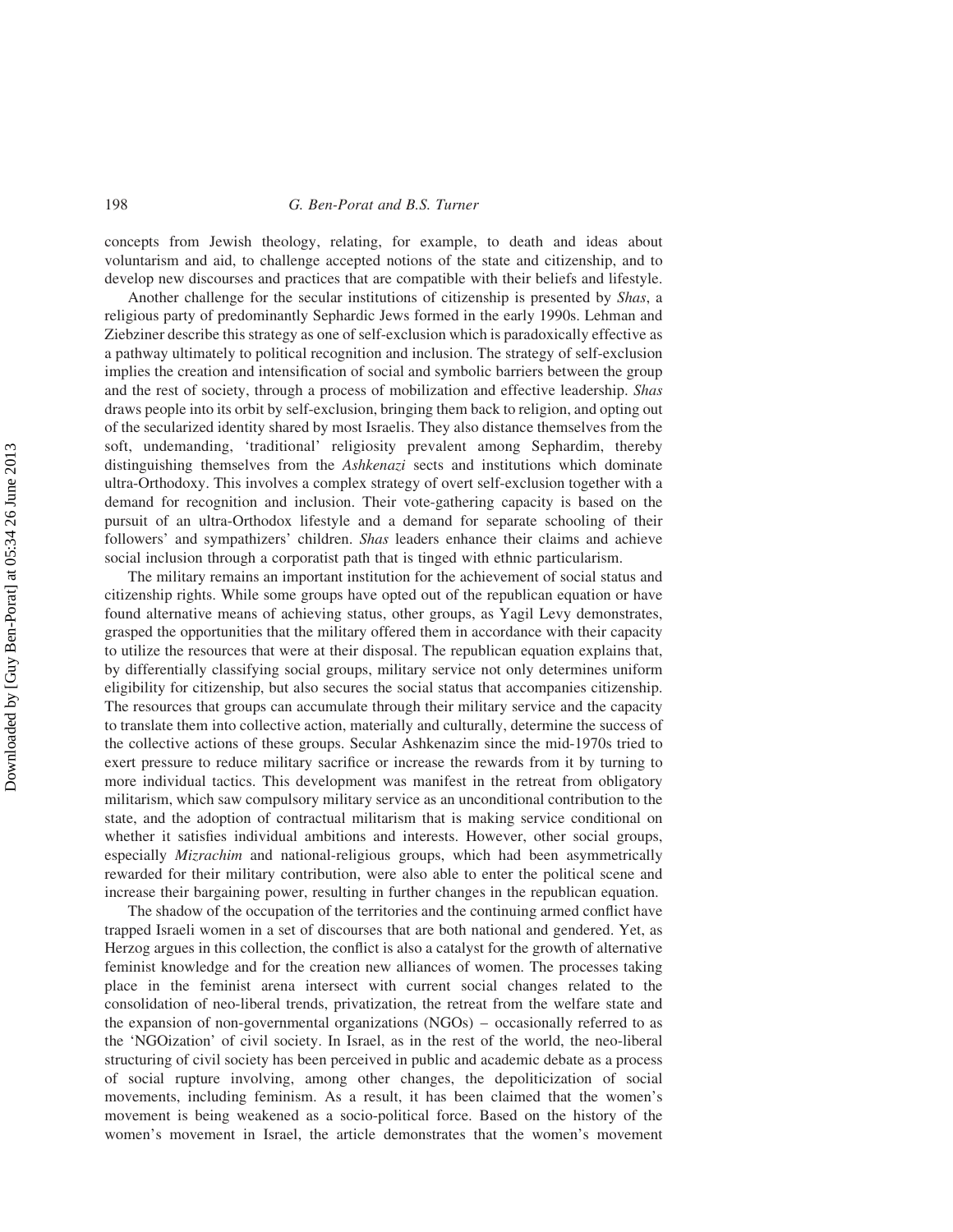in Israel has not disappeared but rather has been restructured as a result of its 'NGOization' and that the movement's political message has remained intact. Others suggest that it has even been expanded to embrace questions of social justice, including novel thinking on matters of peace and security. Thus, various new ideas and practices have engaged women from new publics and expanded the boundaries of political discourse, infusing citizenship with new meanings and a revitalized significance.

The Arab citizens of Israel, who have been largely excluded from the republican equation described above, remain the most marginalized social group in Israeli society. The expansion of the Arab NGO sector, which is examined in Amal Jamal's article, can be described as an attempt to access the Israeli public sphere and influence its agenda, thereby compensating for their under-representation elsewhere. Arab activists and intellectuals, disillusioned by the prospects of Israeli democracy, have called upon the population to act outside the parliamentary framework through participation in social movements and NGOs, which facilitate their ability to engage in international lobbying. Arab NGOs provide services in different fields, such as education, health and planning. They also advocate and lobby for the rights of the Arab citizens inside Israel and internationally, and they provide information necessary for political mobilization, identity formation and cultural preservation. The Arab struggle for equality in Israel led by these NGOs has been reframed by an emphasis on the obligation of the state to recognize the Arabs as an indigenous national minority entitled to collective rights and to full citizenship equality. However, the Arab NGO sector has not managed significantly to democratize the orientation of the Israeli state towards Arab society. It is clear that the state has been reluctant to respect any efforts made to change its policies towards Arab society and the more the Arab NGO sector is active, the more the state is becoming more ethnically oriented.

Peace with the Palestinians and the end of occupation, it was often assumed, would also have positive effects on the Arab citizens of Israel. If the Jewish majority feels more secure and less threatened, then they would supposedly be more accommodating towards Arabs. At the same time, the Arabs would feel more comfortable about integration into Israeli society once occupation no longer represented such a stark moral dilemma. The trajectory of the peace process, however, as Ben-Porat's paper argues, raises serious doubts about the possibility of successful political and social integration. These doubts arise not only as the result of the collapse of the peace process, but also as a consequence of its dynamics and the 'demographic trade-off' between territorial compromise and a 'Jewish state'. The emphasis placed on partition as the peace process encountered difficulties, the discourse of demography, the commitment to a Jewish state and the attempts to foster Jewish unity combined to preclude any serious discussion of the status of Palestinian citizens. This 'inward turn' of the Jewish majority, which the article explores, was manifested not only in the political realm but also in civil society itself.

The immigrants from the former Soviet Union are the latest contributors to the citizenship debate and they have already had a large influence upon it. Demographically, Israel has been transformed since the 1990s by the mass immigration of Russian Jews resulting in the addition of more than a million people to Israeli society. This influx was one of the factors behind economic growth during this period. While this immigration has changed the demographic balance between Jew and Arab, and has supposedly strengthened the Jewish character of the state, it also had a significant secularizing influence. Their secular tradition and the fact that many of the immigrants were not in fact Jewish contributed to the ongoing debate about the Jewish character of the state and this Russian presence further challenged existing norms and institutions. The ability of these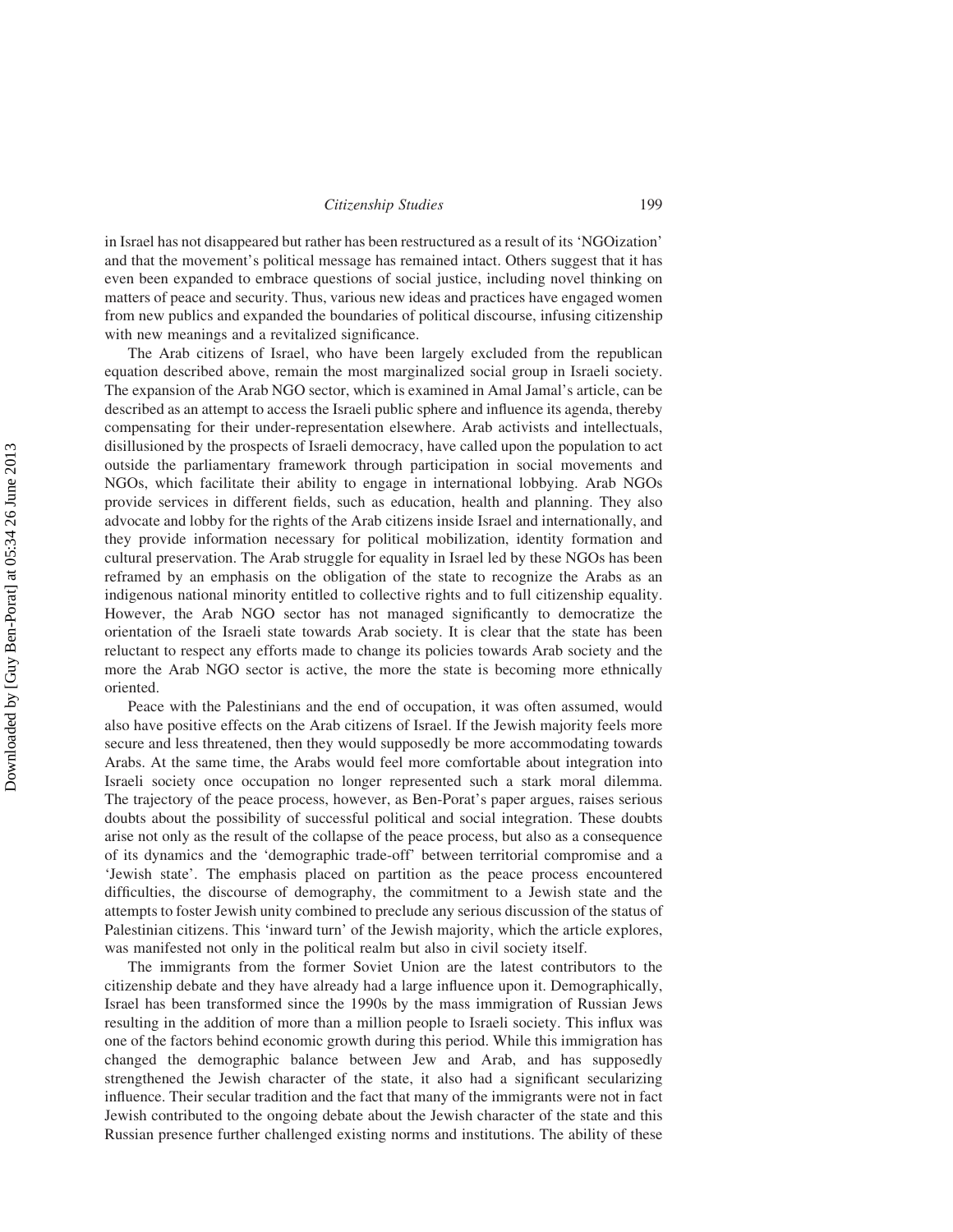### 200 G. Ben-Porat and B.S. Turner

immigrants to organize themselves politically and to create their own services – in media, entertainment and education – ruled out the possibility of any rapid assimilation or the emergence of a 'melting pot'.

Yoav Peled's paper provides an overarching framework and a summary of the citizenship structure and the struggles that are involved. The differential allocation of entitlements, obligations and domination in Israel is embedded in three models of citizenship. First, a liberal idea of citizenship separates the Jewish and Palestinian citizens from the non-citizen Palestinians in the occupied territories. Second, an ethno-nationalist discourse separates the Jewish and Palestinian citizens within the state. And, third, a republican discourse is used to legitimate the different positions occupied by the major Jewish social groups: *Ashkenazim* vs. *Mizrachim*, males vs. females, and secular vs. religiously orthodox. The differentiated citizenship structure described so far resulted from, facilitated, and depended upon a highly intrusive but formally democratic state, engaged in intensive mobilization and control of societal resources. But, interrelated economic, social and political reforms in the 1990s – economic liberalization, global integration and the peace process – rooted in the liberal discourse of citizenship, undermined the ethnorepublican discourse of pioneering civic virtue. But, both liberalization in general and the peace process in particular generated powerful opposing forces in Israeli society and consequently the two other discourses of citizenship have each become prominent in one area of social life – the liberal discourse in the economy and the ethno-nationalist discourse in politics. This duality has resulted in declining political stability and an intensified, and so far unresolved, debate over the actual meaning of citizenship.

In concluding our introduction, we can attempt to summarize the main features of Israeli society that emerge from these diverse articles. There is firstly a difficult tension between an essentially secular state that had originally a socialist justification and a multi-ethnic society in which the political aspirations of marginalized social groups appear to be connected to religion, especially the ultra-orthodox branches of contemporary Judaism. Second, there is a problem reconciling the commitment to equal citizenship in a democratic state with the exclusionary and hierarchical citizenship of a Jewish state. And, third, there is a question about what citizenship entails in terms of rights and duties. Thus, citizenship is both the solution (equal status for all and an equal share of collective resources) and the problem in that it creates exclusionary notions of membership and produces social tensions. In the past quarter century, social changes, often associated with new patterns of migration, have transformed Israel demographically, spatially, economically and politically. To a large extent Israel since the 1980s evolved into a different state and society riddled with existential questions: 'what is Israel?', 'who is an Israeli?' and 'what does it mean to be an Israeli?' These questions, which receive different answers reflecting the changing nature of Israeli society and its fragmentation into different social groups, are explored in this volume as a contribution to understanding the complexity of citizenship rights and duties in a society divided along religious and ethnic lines.

#### References

Brass, P., 1985. Ethnic groups and the state. London and Sydney: Croom Helm.

- Burk, J., 1995. Citizenship status and military service: the quest for inclusion by minorities and conscientious objectors. Armed forces & society, 2, 503–529.
- Connor, W., 1994. Ethnonationalism, the quest for understanding. Princeton, NJ: Princeton University Press.

Horowitz, D. and Lissak, M., 1987. Trouble in utopia: the overburdened polity in Israel. Albany, NY: SUNY Press.